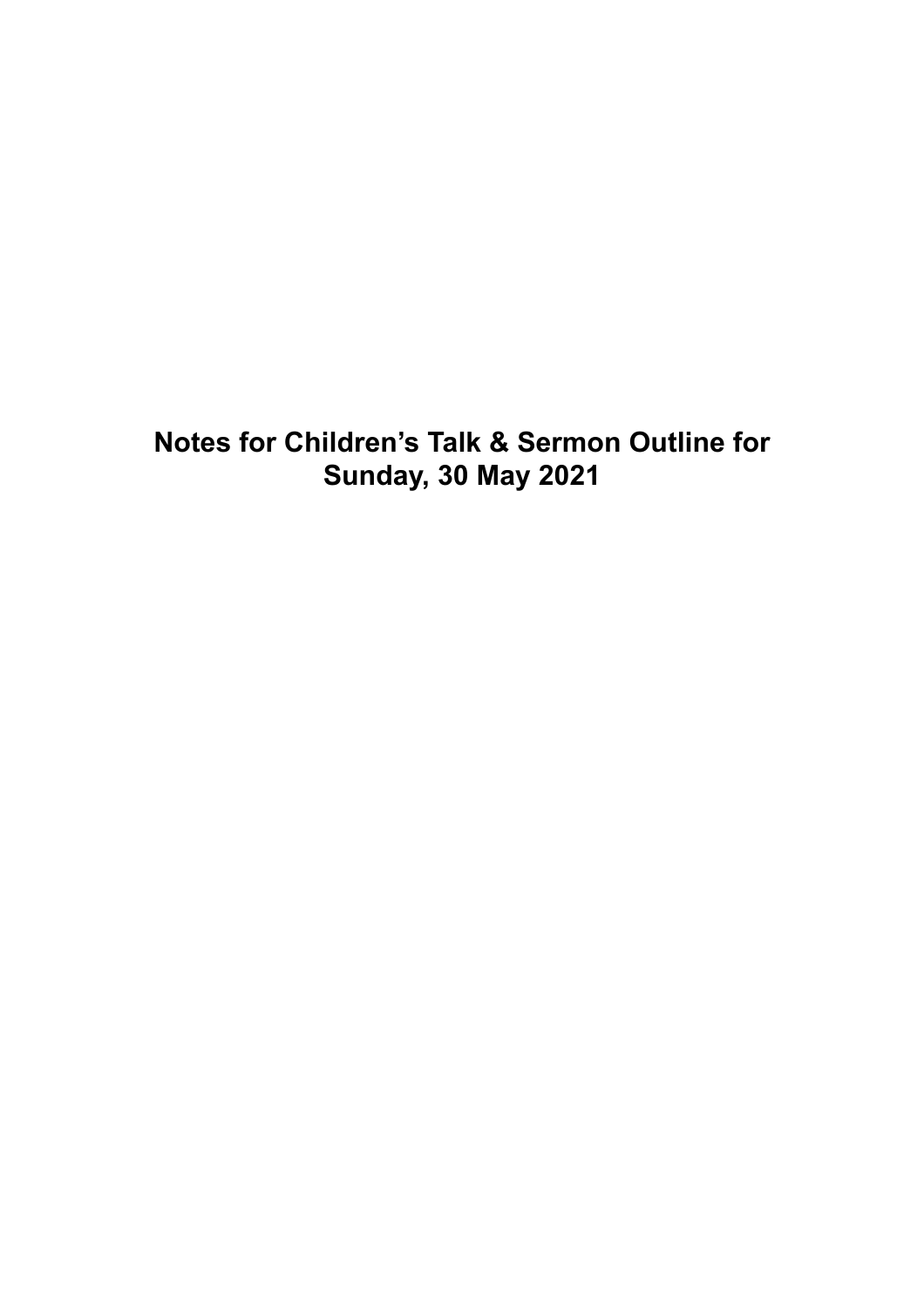## **Children's Talk: The Pain and Blessing of Knowing That Things Could Be Better**

- How do you get better at doing something?
	- By doing it.
	- And by learning about how to do it better.
- When you're working on getting better at doing something there's always going to be this time when you know that you could do it better but you can't do it better yet.
	- This could be in playing a sport or playing an instrument or something in school.
		- A lot of kids are writing exams or tests at the moment.
			- When you get a test back and it doesn't have 100% on it, that's an indication that there's still more that you could learn.
- How does it feel to get a test back that has a not perfect grade on it?
- Or how does it feel to play a soccer game but know that you could have played better?
	- It's painful, isn't it?
	- It doesn't feel good, does it?
	- But what I'm hoping you'll be able to see today is that there's also something good about being in that place of not being as good as you could be yet.
- Jesus was once talking about which people were blessed or deeply happy.
	- This is one of the things He said:
		- "Happy are they who hunger and thirst after justice, for they shall be satisfied" (Matthew 5:6, Kempton Project Translation).
		- Happy are the people who are hungering and thirsting for something—happy are the people who want something that they don't have yet.
			- In this story the Lord is talking about people who hunger and thirst for justice —they really want things to be fair and right in the world.
			- And so they're working hard to try to make things better.
				- But people who are doing that kind of work also spend a lot of time seeing all the ways in which there is not justice—all the ways in which things are not fair and right in the world.
				- But still they hunger and thirst for justice and still work to try to make things better.
				- And the Lord says that they are blessed or happy.
- When I was growing up, my brothers and I played a lot of computer games and there often would be cheat codes.
	- You could type certain keys on the keyboard and then suddenly you would have the coolest vehicles, you would have infinite gold and so could buy whatever you wanted, etc.
		- That would be fun for a while.
		- But usually we got bored of playing with the cheat codes on and would go back to playing the harder way.
			- Why?
				- It was more challenging and so it was more fun.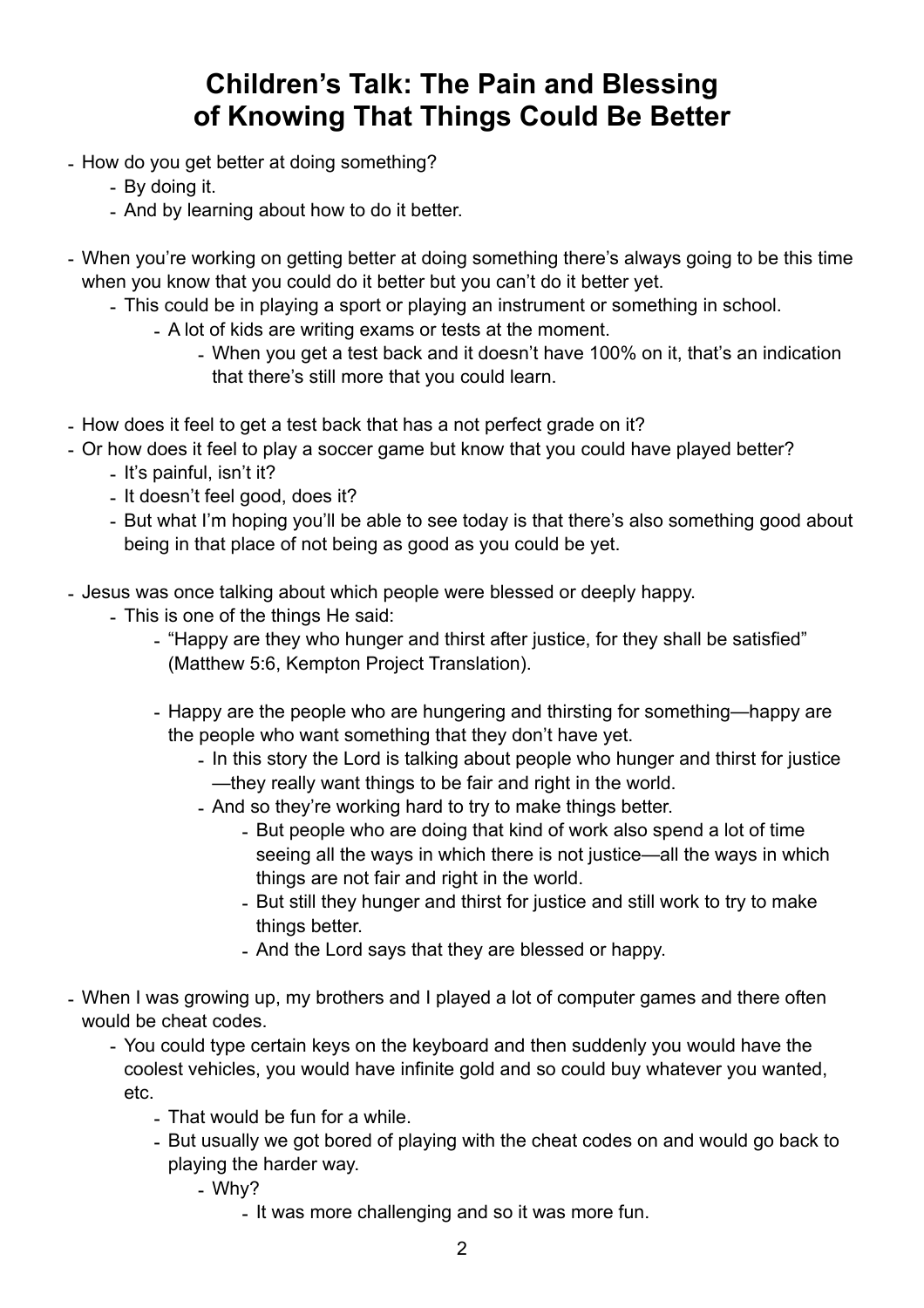- Imagine if you had cheat codes for real life.
	- You could immediately have whatever you wanted, whenever you wanted it.
	- You want to be the best soccer player? Boom! You're now the best soccer player without having to practice.
	- You want to always know the answers on exams? Snap! Now you always know the answers without having to study.
- Now what?
	- What do you do with your time now if you can have anything you want immediately with no effort?
	- You would probably get bored pretty quickly.
	- There's actually a blessing in being not as good as you could be yet.
	- There's a blessing in having to work hard to get better.
- There's a story of a rich young man who comes to the Lord to find out how he can get to heaven.
	- And he tells the Lord how he has kept the Lord's commandments from when he was young.
	- Then it says, "Then Jesus, looking at him, loved him…." (Mark 10:21).
		- He saw the young man where he was and loved him.
	- And then the Lord told him what he needed to work on to get better:
		- "Then Jesus, looking at him, loved him, and said to him, 'One thing you lack: Go your way, sell whatever you have and give to the poor, and you will have treasure in heaven; and come, take up the cross, and follow Me'" (Mark 10:21).
	- Listen to how the young man felt when the Lord told him how he could be better:
		- "But he was sad at this word, and went away sorrowful, for he had great possessions" (Mark 10:22).
- We also can feel sad when we realise that we're not as good as we could be.
	- Especially if we're working on being a good person.
		- Maybe you're working on keeping your temper and not shouting at people or hitting people when you're angry at them.
		- Maybe you're working on being more patient with people who you find annoying.
		- Or maybe you're working on not saying rude words.
	- Anything you're working on, I would guess that you can picture being better at it than you are.
- Even though it's painful to not be as good as you could be, know that there's also a blessing there.
	- You can see how you could get better and you want to get better—those are both blessings.
	- And the Lord sees you where you are and loves you and He will also help you get better.
- *Amen*.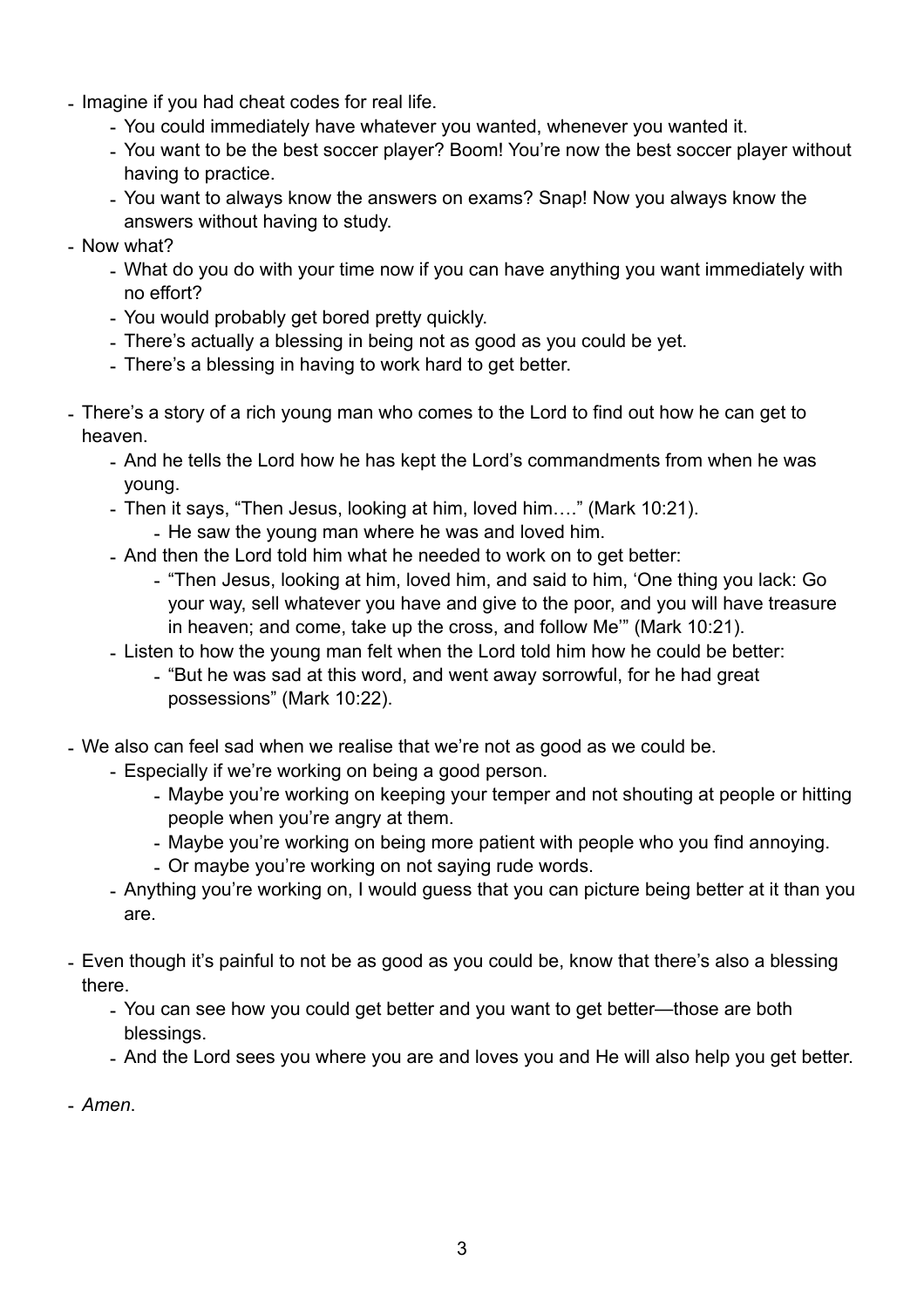# **Being Born Again**

#### A Sermon by Pastor Malcolm G. Smith 30 May 2021

#### **Intro**

- This is one of those cases where maybe the Children's Talk is enough for everyone.
	- I'll say some other things and include some other ideas but the basic point is going to be the same.
		- It's painful and uncomfortable to be in the place of knowing that you could be better but you're not there yet.
		- But that's a very useful place to be because that's how the Lord can gradually make you better.
			- That's the point.

## **Being Born Again and Regenerating**

- For the adult sermon, we're going to talk about the goal—or the end point—in terms of being born again because that's a term that the Lord used for it.
- And this is a term that you also run into out there in Christianity.
	- You may even have been asked if you have been born again.
		- It's used by many Christians to mean a key turning point where a person goes from being damned to being saved, through accepting Jesus Christ as their personal Saviour.
- Now, you might be thinking, "In the New Church, we don't believe in that—we don't believe that salvation happens in that instantaneous kind of way."
	- Yes, well done. Well spotted.
- But we do believe in being born again we just don't often use that terminology.
	- We use a different phrase for it: regeneration.
		- People might say, "How's your regeneration going?"
		- Or, "I'm working on my regeneration."
	- And do know what re-generation means? Again being born.
- So, being born again and being regenerated are both terms for the process of being recreated as a new person.
	- And that's what I'm hoping we can better understand today.
	- And in case you're thinking that you already know how this works, keep listening because I found that my understanding on this topic has shifted and yours might too.

## **Being Born From Above**

- Let's start with what the Lord actually said about being born again.
- Jesus was talking to a Pharisee named Nicodemus and He said this.
	- John 3:3-8 (Kempton Project Translation, modified)
		- <sup>3</sup> Jesus... said to him, "Amen, amen, I say to you, unless someone be born again, he cannot see the kingdom of God."

4 Nicodemus says to Him, "How can a man be born, being old? Can he enter a second time into the womb of his mother, and be born?"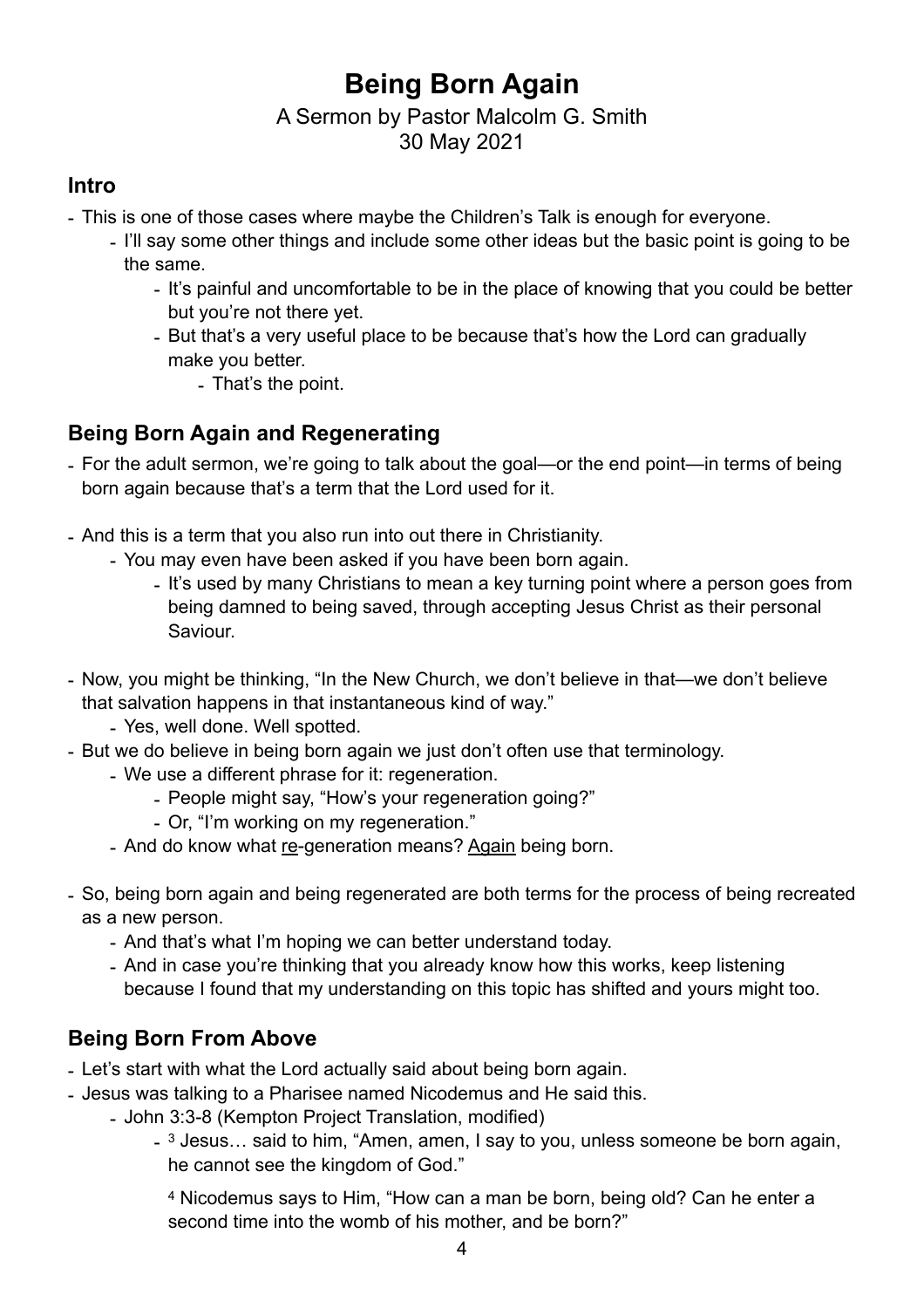5 Jesus answered, "Amen, amen, I say to you, unless someone be born of water and the spirit, he cannot enter into the kingdom of God. 6 That which is born of the flesh is flesh; and that which is born of the spirit is spirit. <sup>7</sup> Do not marvel that I said to you, 'You must be born again.' 8 The spirit blows where it wills, and you hear the sound of it, but you do not know where it comes from or where it goes; so is everyone who is born of the spirit."

- Unless we are born again we cannot see the kingdom of God.
	- There is a change that has to happen in us for us to be suitable for heaven.
	- A fun detail in the text is that the word that's translated here as "again" more often actually means "from above".
		- It's just as accurate—if not more accurate—to translate Jesus as saying, "Amen, amen, I say to you, unless someone be *from above*, he cannot see the kingdom of God."
	- This helps us understand what kind of birth or rebirth the Lord is talking about.
		- He says that we have to be born of the water and the spirit—we need to be reborn from a spiritual origin or "from above" rather than just being born of the flesh.
- Ok. So where are you on this journey?
	- Have you been born from above?
	- Have you become someone different because of the Lord?
- It can be hard to know how to answer a question like that.
	- Many of you might say, "Well, I hope that I'm regenerating."

#### **Reformation and Regeneration**

- The teachings of the New Church explain in much more detail the states or stages that we go through in the process of being reborn.
	- *- True Christianity* §571
		- *-* There are two states that we all inevitably enter into and go through if we are to turn from an earthly person into a spiritual person. The first state is called *reformation*, the second is called *regeneration*. In the first state we look from our earthly self toward having a spiritual self; being spiritual is what we long for. In the second state we become someone who is both spiritual and earthly. The first state is brought about by truths (these have to be truths related to faith); through these truths we aim to develop charity. The second state is brought about by good actions that come from charity; through these actions we come [more deeply] into truths related to faith.

As the second state begins and progresses, a change takes place in our minds. There is a reversal, because then the love in our will flows into our intellect and leads and drives it to think in agreement and harmony with what we love. …. Then our actions come from charity and our words come from faith; we develop a sense of the goodness that comes from charity and a perception of the truth that is related to faith; and we are in the Lord and in a state of peace. In brief, we are [regenerated or] reborn.

*-* From this passage we can see that there are a series of states or stages that we go through in the process of being spiritually reborn.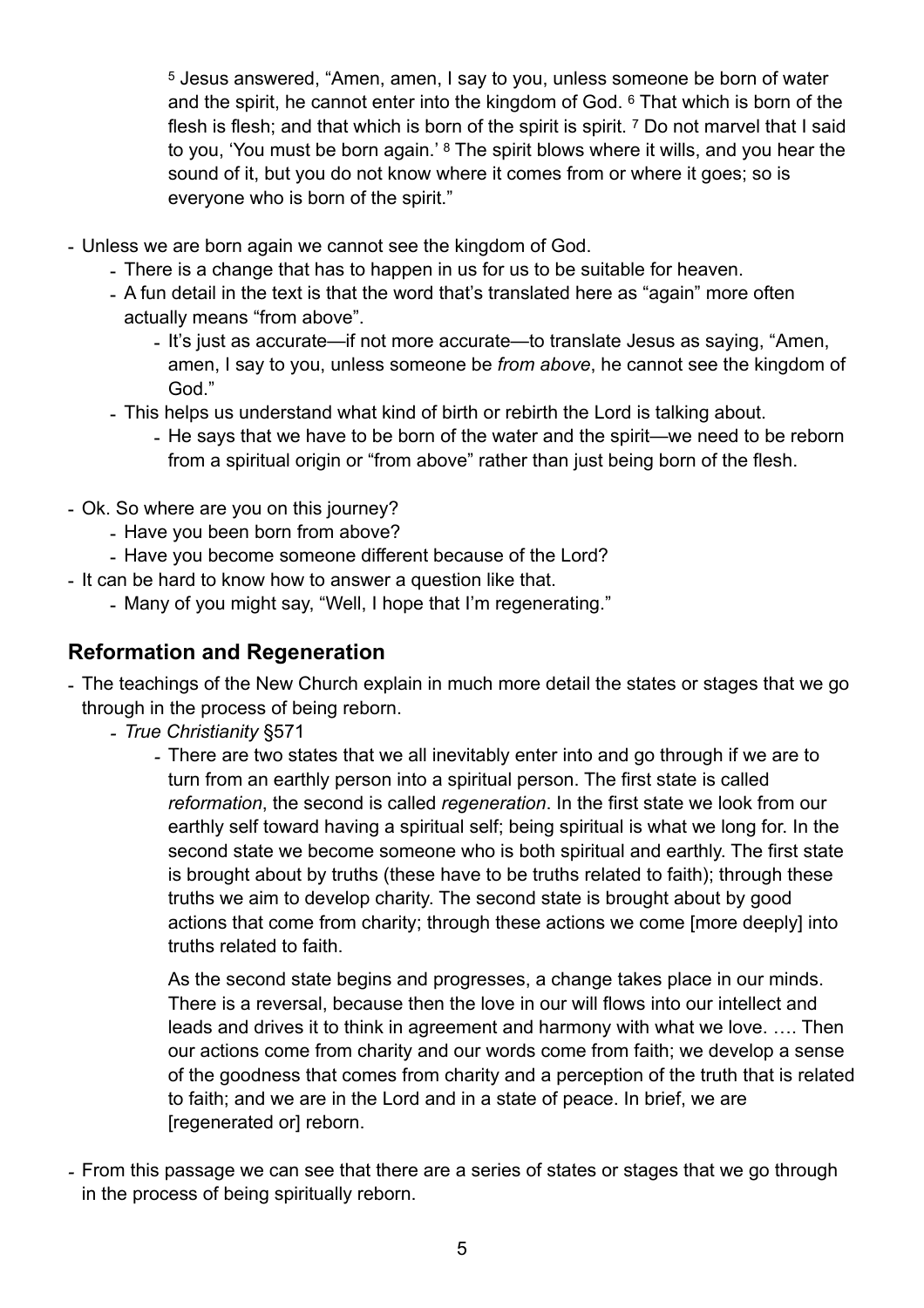- *-* The first state is one where we are just an earthly person with no knowledge of spiritual things.
- *-* Then we learn some truths of faith and these truths help us to look toward having a spiritual self and we work on developing charity or a love for other people. We start to try to do what's good and right because we know that it's good and right. This state is called reformation because our minds and how we think is being reformed by the Lord's truths, priorities and worldview.
- *-* After a while we start doing good things from charity or a genuine love for other people and unselfish love from the Lord starts to take the lead in us.
- *-* Eventually we get to the point where we are in the Lord and in a state of peace from Him and it sounds like we intuitively perceive the truth and almost automatically do what is loving and good.

### **The Four Stages of Competence**

*-* This all reminds me of a framework for thinking about how people learn or acquire a skill that you may have heard of before called "The Four Stages of Competence" ([https://](https://en.wikipedia.org/wiki/Four_stages_of_competence) [en.wikipedia.org/wiki/Four\\_stages\\_of\\_competence](https://en.wikipedia.org/wiki/Four_stages_of_competence)).

- *-* The four stages are
	- *-* 1. Unconscious Incompetence
	- *-* 2. Conscious Incompetence
	- *-* 3. Conscious Competence
	- *-* 4. Unconscious Competence
- *-* I know that that can all kind of run together if you're hearing it for the first time so let's go through it, using the example that was used when I first learned about this: potty training.
	- *-* Unconscious Incompetence is when we're totally incompetent but don't even know enough to realise that we're incompetent.
		- *-* This is like when a person is entirely earthly and has no concepts of anything spiritual.
		- *-* In potty training, this is when a baby poops in its nappy and has no concept that there's anything else that it could do—Unconscious Incompetence.
	- *-* Conscious Incompetence comes once we've learned something.
		- *-* This is the beginning of reformation where we've learned some truths of faith and can start to aim towards being spiritual and loving.
		- *-* This is a painful stage of learning anything.
			- *-* The stage where we know that we could be doing better but we can't do better yet.
		- *-* In potty training, this is when the child understands that they should be trying to go on the potty but mostly they still poop in their nappy.
			- *-* But when they do, they notice and they're upset by it—Conscious Incompetence.
	- *-* Conscious Competence is when you are getting the hang of the new skill—you can do it most of the time, if you're really concentrating and remembering all the things that you're consciously working to remember to do.
		- *-* You can start to have a sense of accomplishment and progress in this stage.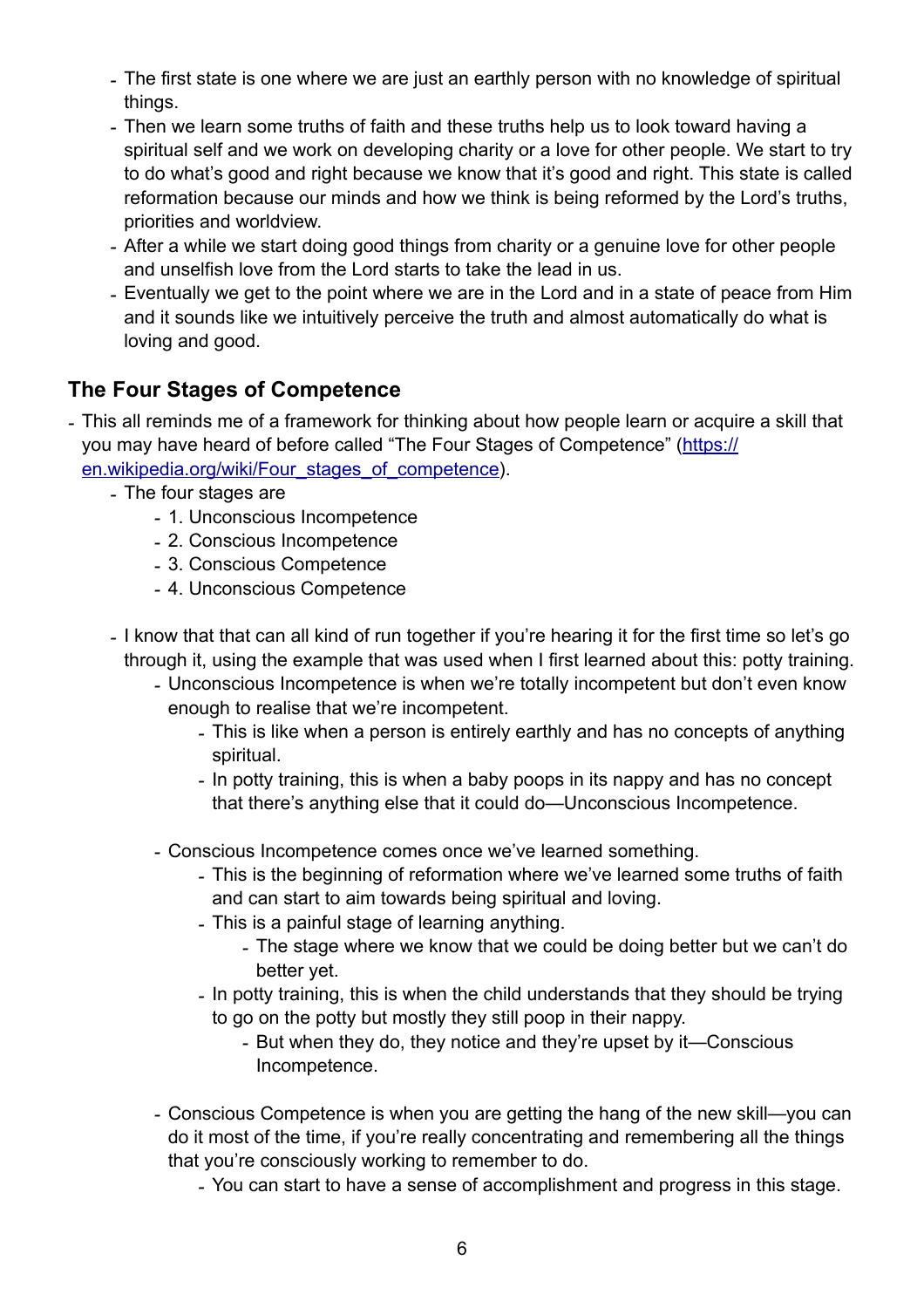- *-* In your spiritual life this is when you've learned some important truths and had some good practice in living according to them so that you're pretty good at keeping yourself from messing up and instead doing what's right.
	- *-* For example, maybe you've noticed that you have a tendency to assume that people are against you and so you're always ready to defend yourself and fight back.
	- *-* But you've learned that the Lord says that we are to love our enemies.
	- *-* And so you've been working on catching yourself when you're feeling defensive and before you lash out you say a little prayer asking the Lord to help you see a different way of responding.
- *-* In potty training, this is the couple of weeks when the child spends a fair amount of time on the potty but they're starting to be able to pay attention to the signals from their body and they usually get to the toilet in time, as long as they're paying attention and not overly distracted by something else— Conscious Competence.
- *-* Unconscious Competence is when you can do a skill without even thinking about it.
	- *-* It's second nature.
	- *-* When you're playing an instrument at this level of mastery you're no longer carefully thinking about which notes you need to play and in what sort of careful rhythm, you're thinking about enjoying the music and how to express yourself through the music.
	- *-* In the realm of spirituality this is regeneration—this is when you naturally do what's loving, wise, and right without having to really think about it.
	- *-* In potty training, this is the stage that you are presumably at at this stage in your life.
		- *-* You don't need to really think about going to the toilet; you just do it without thinking—Unconscious Competence.
- *-* So now we've got some more detailed ideas about the states and stages of being born again; where do you think you are in the process?
	- *-* You'll probably find that, in different aspects of your life, you feel more or less competent.
		- *-* There might be some areas in your spiritual life that you've been working on for a while and you don't always get it right—you do still mess up sometimes—but you are much better at handling that issue than you used to be.
			- *-* You're consciously competent in that area of your life.
			- *-* You have been reformed to some degree in that area.
		- *-* And there might be some areas of your life where you just feel so incompetent!
			- *-* You feel like, "How long have I been working on this stupid issue and I still fall into the same old traps? I still can't do the right thing, even though on some level I know what I should be doing."

## **It's a Gradual Process and Every Single Person Can Be Saved**

*-* But, in case you're feeling too down on yourself, you should hear these two teachings from this same chapter of *True Christianity*.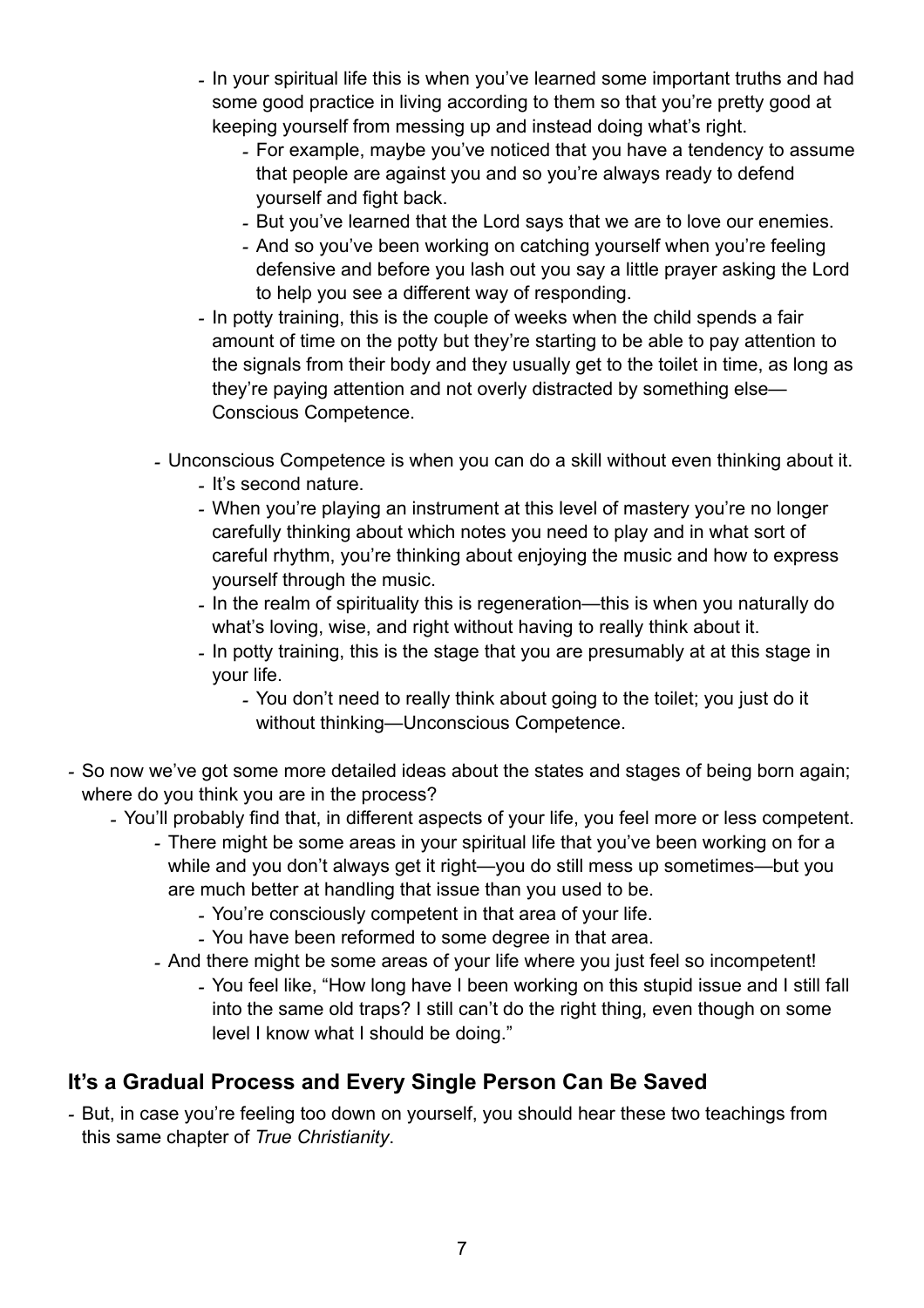- *- True Christianity* §580
	- *-* The variety [in how the Lord regenerates different people] is in fact infinite, just like the variety of faces and minds [of the human race]. Despite the variety, however, absolutely all of us are capable of being regenerated and saved in a way that suits the state we are in.
- *-* And this one:
	- *- True Christianity* §586
		- *-* We can be regenerated only gradually. Each and every thing that exists in the physical world serves as an illustration of this fact. A seedling does not grow up into a mature tree in a single day. …. A home is not built in a single day. We do not become full grown in a single day; reaching wisdom takes us even longer. The church is not established—let alone perfected—in a single day. We will make no progress toward a goal unless we first make a start.
- *-* So that's really important.
	- *-* You're not hopeless; absolutely all of us are capable of being regenerated.
	- *-* It can only happen gradually.
	- *-* And it's going to look different for you than for the people around you.
	- *-* Those are some comforting and really useful teachings.
- *-* And now let's talk about some teachings that might make us feel *less* comfortable.
	- *- True Christianity* §580:3
		- *-* It is our own fault, not the Lord's fault, if we are not saved. It is our fault because we have not cooperated.
- *-* Are we cooperating with the Lord enough?
- *-* This is a place where I wonder if New Church people can get a bit complacent.
	- *-* Because of those teachings about how it's a gradual, lifelong process not an instantaneous one we can lose our sense of urgency about it.
		- *-* "We'll get there eventually."
		- *-* But that other passage said, "We will make no progress toward a goal unless we first make a start."
		- *-* A while ago a friend of mine shared the parenting idea with me that the way someone can be a good 16 year old is if they've learned how to be a good 15 year old; and the way they learn how to be a good 15 year old is if they've learned how to be a good 14 year old, *etc*.
			- *-* And that goes all the way down to the youngest years.
				- *-* A 16 year old is able to do the work that they need to do because of the foundation that was laid when they were 2 and 3.
		- *-* And so I ask myself what is the spiritual work that I need to be doing as a 30 something?
			- *-* It's different than the work I was doing as a 20-something.
			- *-* And I'm not ready to do the spiritual work that a 50-something is doing but the way that I'll be ready to do that work when I get there is if I do the work of a 30-something and a 40-something in the time between now and then.
	- *-* We need to be working hard to cooperate with the Lord as best we can right now and not lose our sense of urgency.